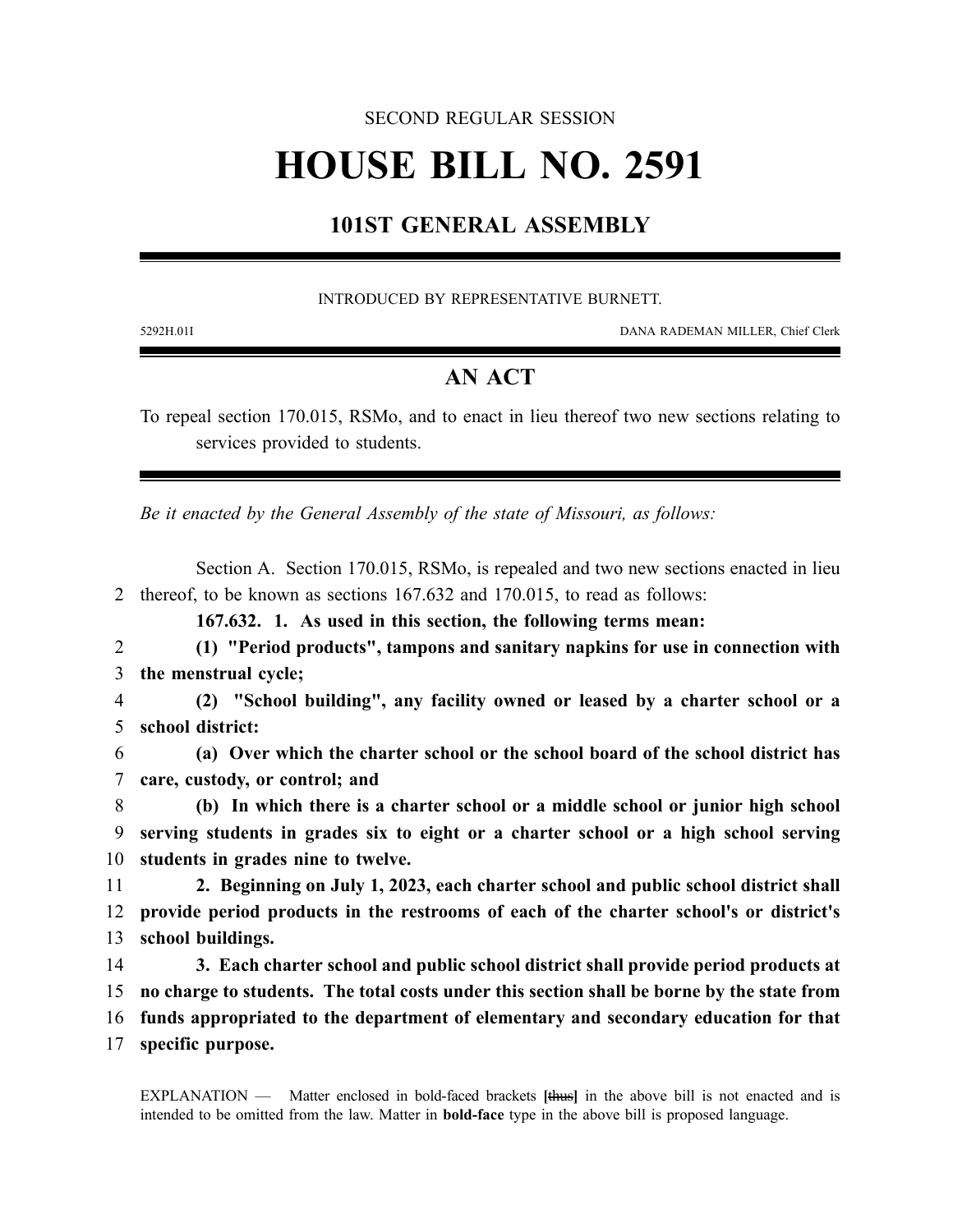170.015. 1. Any course materials and instruction relating to human sexuality and sexually transmitted diseases shall be medically and factually accurate and shall:

 (1) Present abstinence from sexual activity as the preferred choice of behavior in relation to all sexual activity for unmarried pupils because it is the only method that is one hundred percent effective in preventing pregnancy, sexually transmitted diseases and the emotional trauma associated with adolescent sexual activity, and advise students that teenage sexual activity places them at a higher risk of dropping out of school because of the consequences of sexually transmitted diseases and unplanned pregnancy;

 (2) Stress that sexually transmitted diseases are serious, possible, health hazards of sexual activity. Pupils shall be provided with the latest medical information regarding exposure to human immunodeficiency virus, acquired immune deficiency syndrome (AIDS), human papilloma virus, hepatitis and other sexually transmitted diseases;

 (3) Present students with the latest medically factual information regarding both the possible side effects and health benefits of all forms of contraception, including the success and failure rates for the prevention of pregnancy and sexually transmitted diseases; or shall present students with information on contraceptives and pregnancy in a manner consistent with the provisions of the federal abstinence education law, 42 U.S.C. Section 710;

 (4) Include a discussion of the possible emotional and psychological consequences of preadolescent and adolescent sexual activity and the consequences of adolescent pregnancy, as well as the advantages of adoption, including the adoption of special needs children, and the processes involved in making an adoption plan;

 (5) Teach skills of conflict management, personal responsibility and positive self- esteem through discussion and role-playing at appropriate grade levels to emphasize that the pupil has the power to control personal behavior. Pupils shall be encouraged to base their actions on reasoning, self-discipline, sense of responsibility, self-control, and ethical considerations, such as respect for one's self and others. Pupils shall be taught not to make unwanted physical and verbal sexual advances or otherwise exploit another person. Pupils shall be taught to resist unwanted sexual advances and other negative peer pressure; (6) Advise pupils of the laws pertaining to their financial responsibility to children

 born in and out of wedlock and advise pupils of the provisions of chapter 566 pertaining to statutory rape;

 (7) Teach pupils about the dangers of sexual predators, including online predators when using electronic communication methods such as the internet, cell phones, text messages, chat rooms, email, and instant messaging programs. Pupils shall be taught how to behave responsibly and remain safe on the internet and the importance of having open communication with responsible adults and reporting any inappropriate situation, activity, or abuse to a responsible adult, and depending on intent and content, to local law enforcement,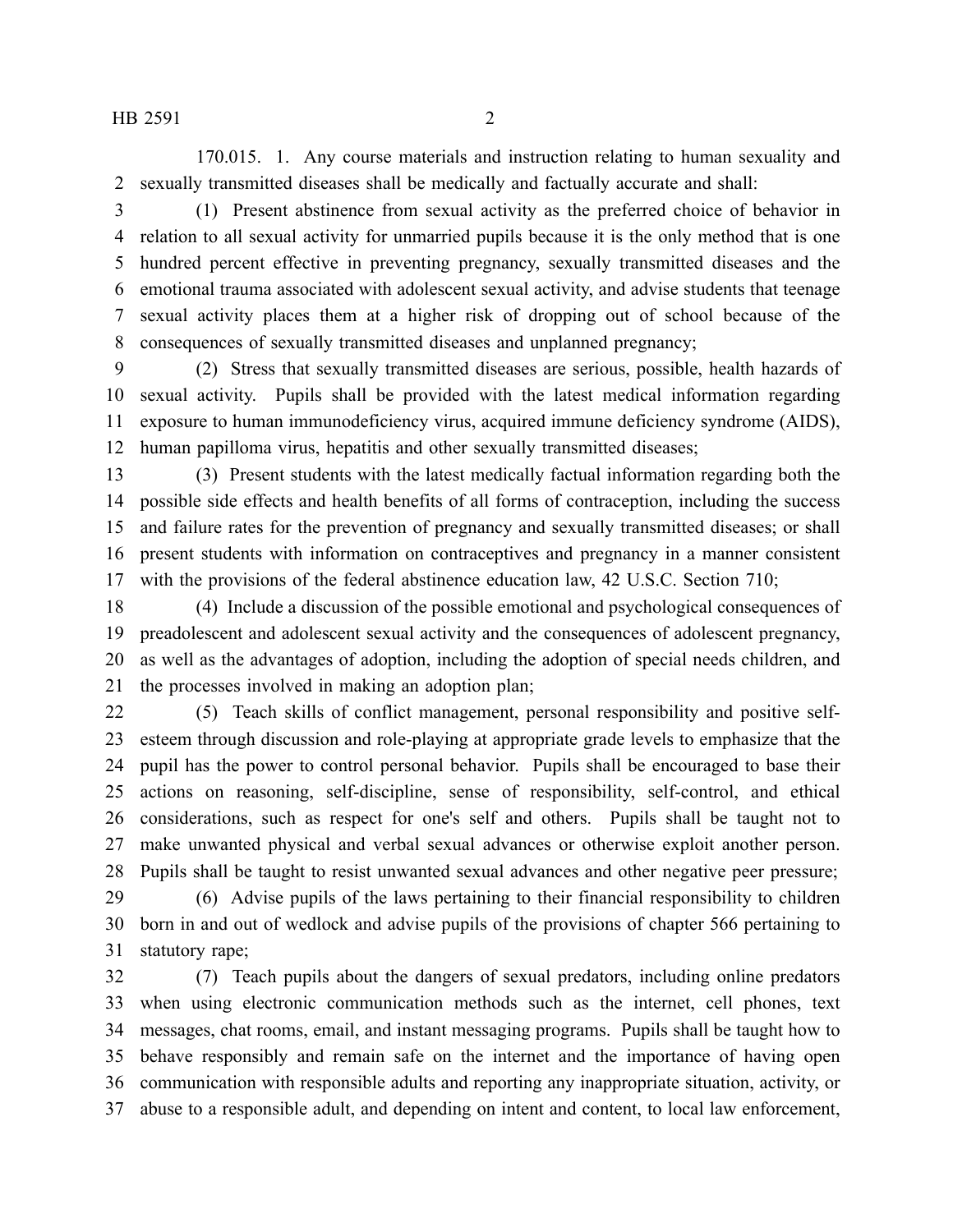HB 2591 3

 the Federal Bureau of Investigation, or the National Center for Missing & Exploited Children's CyberTipline;

 (8) Teach pupils about the consequences, both personal and legal, of inappropriate text messaging, even among friends; and

(9) Teach pupils about sexual harassment, sexual violence, and consent:

 (a) For the purposes of this subdivision, the term "consent" shall mean a freely given agreement to the conduct at issue by a competent person. An expression of lack of consent through words or conduct means there is no consent. Lack of verbal or physical resistance or submission resulting from the use of force, threat of force, or placing another person in fear does not constitute consent. A current or previous dating or social or sexual relationship by itself or the manner of dress of the person involved with the accused in the conduct at issue shall not constitute consent;

 (b) For the purposes of this subdivision, the term "sexual harassment" shall mean uninvited and unwelcome verbal or physical behavior of a sexual nature especially by a person in authority toward a subordinate;

 (c) For the purposes of this subdivision, the term "sexual violence" shall mean causing or attempting to cause another to engage involuntarily in any sexual act by force, threat of force, duress, or without that person's consent.

 2. Policies concerning referrals and parental notification regarding contraception shall be determined by local school boards or charter schools, consistent with the provisions of section 167.611.

 3. A school district or charter school **[**which**] that** provides human sexuality instruction may separate students according to gender for instructional purposes.

 4. The board of a school district or charter school shall determine the specific content of the district's or school's instruction in human sexuality, in accordance with subsections 1 to 3 of this section, and shall ensure that all instruction in human sexuality is appropriate to the age of the students receiving such instruction.

 5. A school district or charter school shall notify the parent or legal guardian of each student enrolled in the district or school of:

 (1) The basic content of the district's or school's human sexuality instruction to be provided to the student; and

 (2) The parent's right to remove the student from any part of the district's or school's human sexuality instruction.

 6. A school district or charter school shall make all curriculum materials used in the district's or school's human sexuality instruction available for public inspection pursuant to chapter 610 prior to the use of such materials in actual instruction.